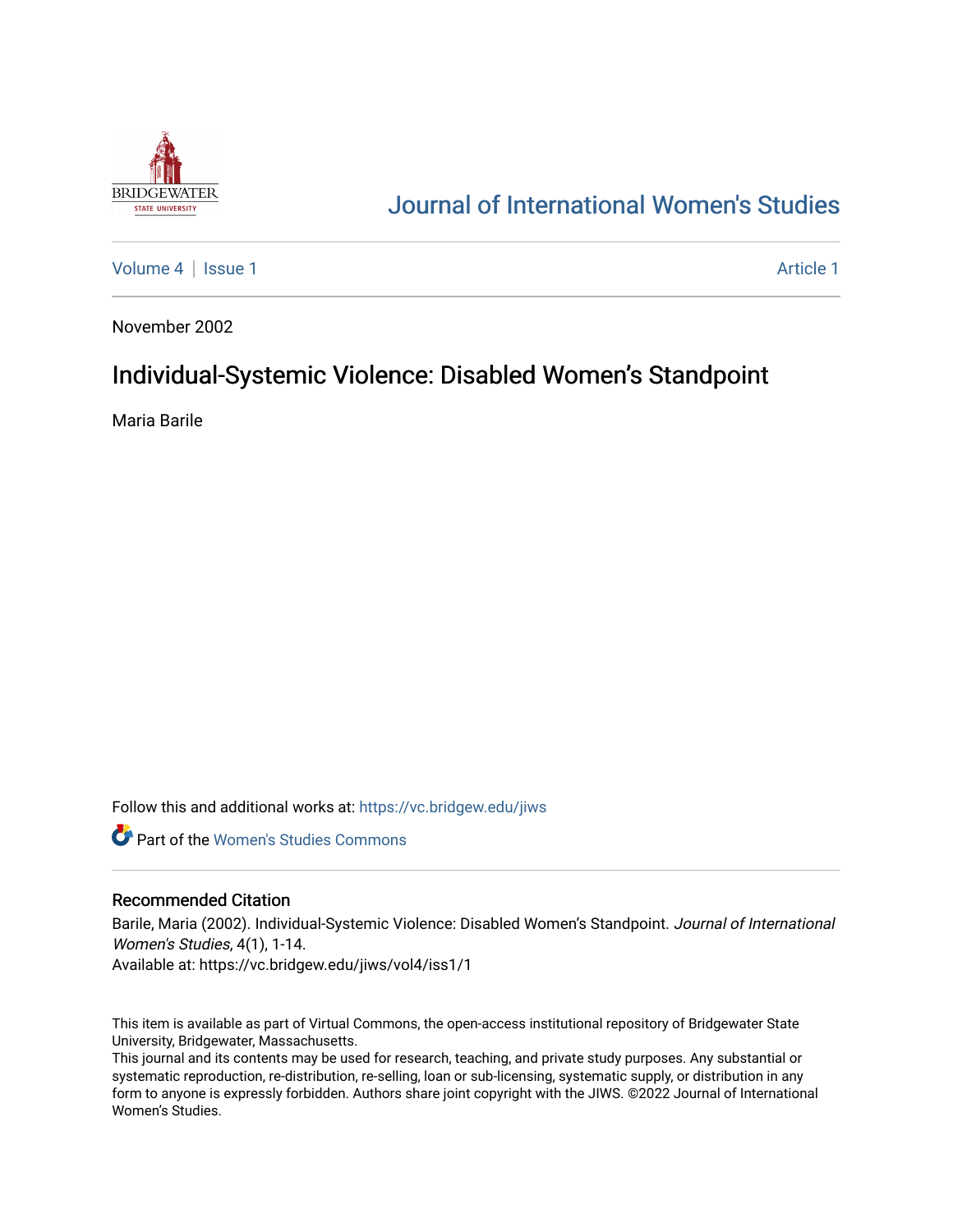#### **Individual-Systemic Violence: Disabled Women's Standpoint**

By Maria Barile<sup>1</sup>

#### **Abstract**

This article presents an insider reflection on questions of violence and women with disabilities. We explore reasons for the systemic omission of women with disabilities from mainstream research and from services addressing non-disabled women's experiences. Several questions are postulated. Has segregation of women with disabilities from the mainstream rendered a large part of their experiences, including the experience of violence, invisible? Have misconceptions about the lives of women with disabilities contributed to exclusionary practices within the women's movement?

This article further submits that violence against women with disabilities assumes many forms, both individual and systemic. It explores several factors, among these how exclusion of disabled women from mainstream services, coupled with the lack of appropriate funding for their organisations, and the poverty lived by individual women with disabilities; renders more difficult the task of these organisations to respond to member needs. The inaction that allows the cycle of poverty and violence to continue in the individual and collective lives of women with disabilities furthers institutional, system-based violence.

*Key words*: Women with disabilities, systemic and individual violence.

#### **Introduction**

A premise of feminist standpoint theory asserts that the structure of society is based on the individual's status in the socio-political system. This individual status is determined by those in positions of power within the social hierarchy: historically, this refers to men and the non-disabled majority. In this social structure, the more layers of difference that distance one from those who determine norms, the further away one is positioned from measured social acceptability: "Systemic differences are determined by all of the individual's characteristics" (Light 1991: 5).

Due to the organisation of social structures and the day-to-day living which separates disabled $\frac{4}{3}$  and non-disabled people, it is not surprising that non-disabled women have not always been aware of the life experiences lived by women with disabilities. For example, violence against women with disabilities assumes many forms, both individual and systemic. It can be covert or overt. This social separation has rendered a large part of the experiences of women with disabilities, including the experience of violence, invisible. Have misconceptions about the lives of women with disabilities contributed to exclusionary practices within the women's movement? How does sexism and ableism influence the resources allotted and distributed to resolve the problem of violence? Is there a correlation between the stresses of a sexist society and the increase in specific impairments among women after age 35? And how do those stresses change when intermixed with ableism?

> A standpoint, . . . carries with it contention that there are some perspectives on society from which, however well

Journal of International Women's Studies Vol. 4 #1 November 2002 1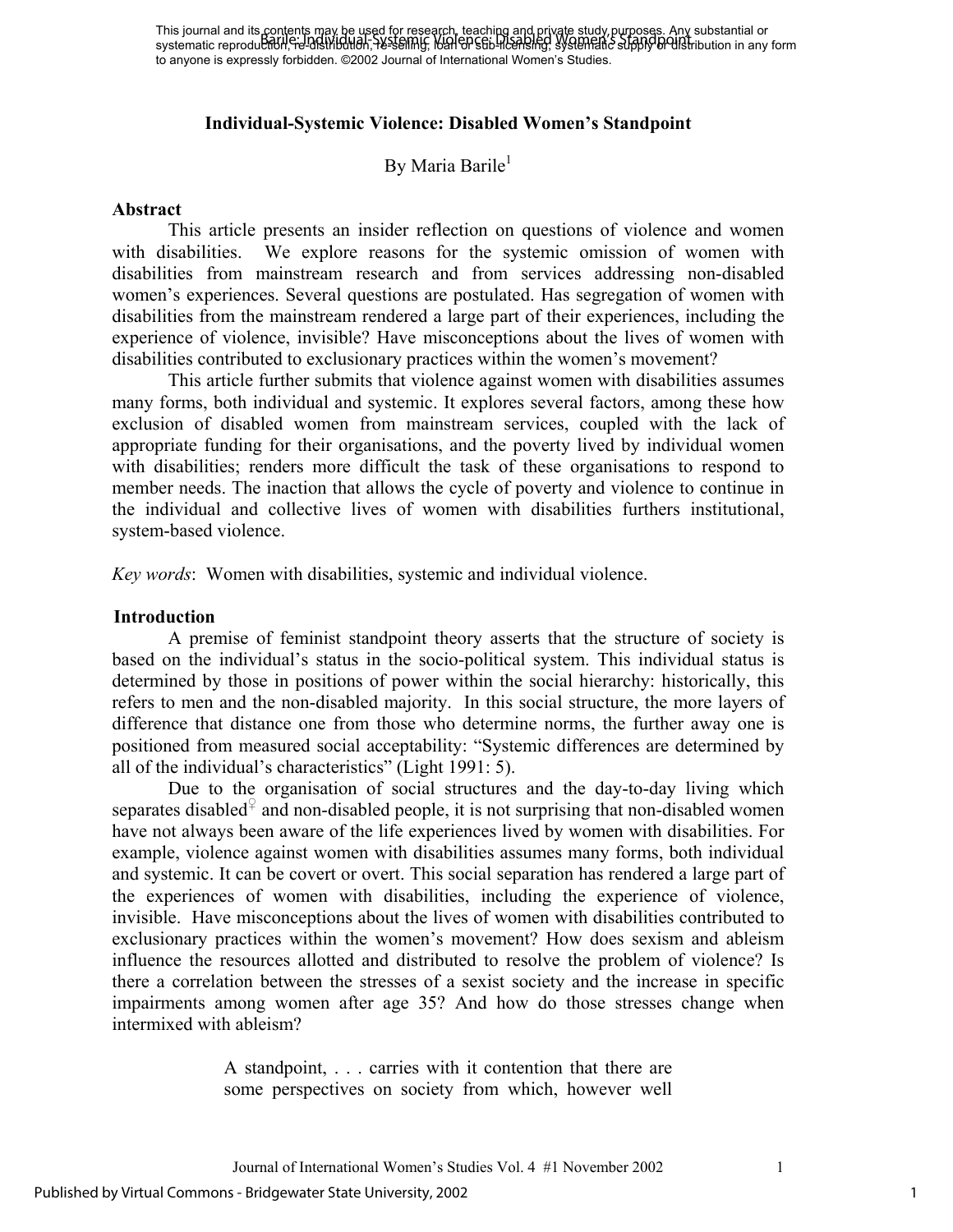intentioned one may be, the real relations of humans with each other and with the natural world are not visible. (Hartsock, 1997, p.218).

In the second wave of feminism, the notion of diversity has emerged, and the idea of a single women's movement is being questioned. Women with disabilities are not the first to question their exclusion: black women, lesbians, women from lower economic backgrounds, Marxists, and socialist feminists were prominent in shaping a newer vision of the women's movement(s). In the latter part of the second wave of feminism, women with disabilities began to build "an adapted room of our own" on the periphery of the movement and to contribute to the re-visioning of feminism.

It is imperative that a new structure be created to eliminate violence and other forms of inequity, in order to do so, it is necessary to rethink the position(s) accorded to all women, including disabled women. Although these issues encompass a large scope, this article will explore some important critical questions about violence against disabled women, as well as question how women with disabilities can help the women's movement(s). We will discuss these questions using examples primarily from the women's movement in Canada, where a lack of appropriate funding has made it difficult for womenwith disabilities to be recognised as "objects of violence." Some of the shared experiences may have implication for the global women's movement.

### **How is Environmental Inequity Created?**

Inequity occurs when the social structures, spaces, social norms, culture and the tools for interacting therein, are constructed without taking differences, and, therefore equity, into account. A singleton society built on the premise that everyone is the same, and that those who are not must either learn to live within the structure established for the majority or perish, is a society that creates inequity.

#### **Predominant Values and Culture**

A large part of what we have learned about disability comes from a non-disabled construction of disablement, which is similar to accepting a male construction of women's lives. A man's perception is not always produced in a deliberate attempt to oppress women, but men have nonetheless benefited from their dominant position.

From the notion of cultural hegemony introduced by Gramisci in Quaderni 1948- 1951, we understand that those with less power – or no power – end up following dominant values and culture. They do so because of the ideological and practical prominence of the majority culture, and not necessarily willingly.

> società politica," organo di coercizione giuridica, ma come intreccio di società politica e "società civile," dove l'egemonia di un gruppo sociale si esercita attraverso le organizzazioni cosiddette private come Chiesa, sindacati, scuole e altri strumenti di direzione culturale. (Gerratana 1979)

*"political society," the organism of judicial coercion is a link to social and civil society, where the hegemony of a social group is exercised within*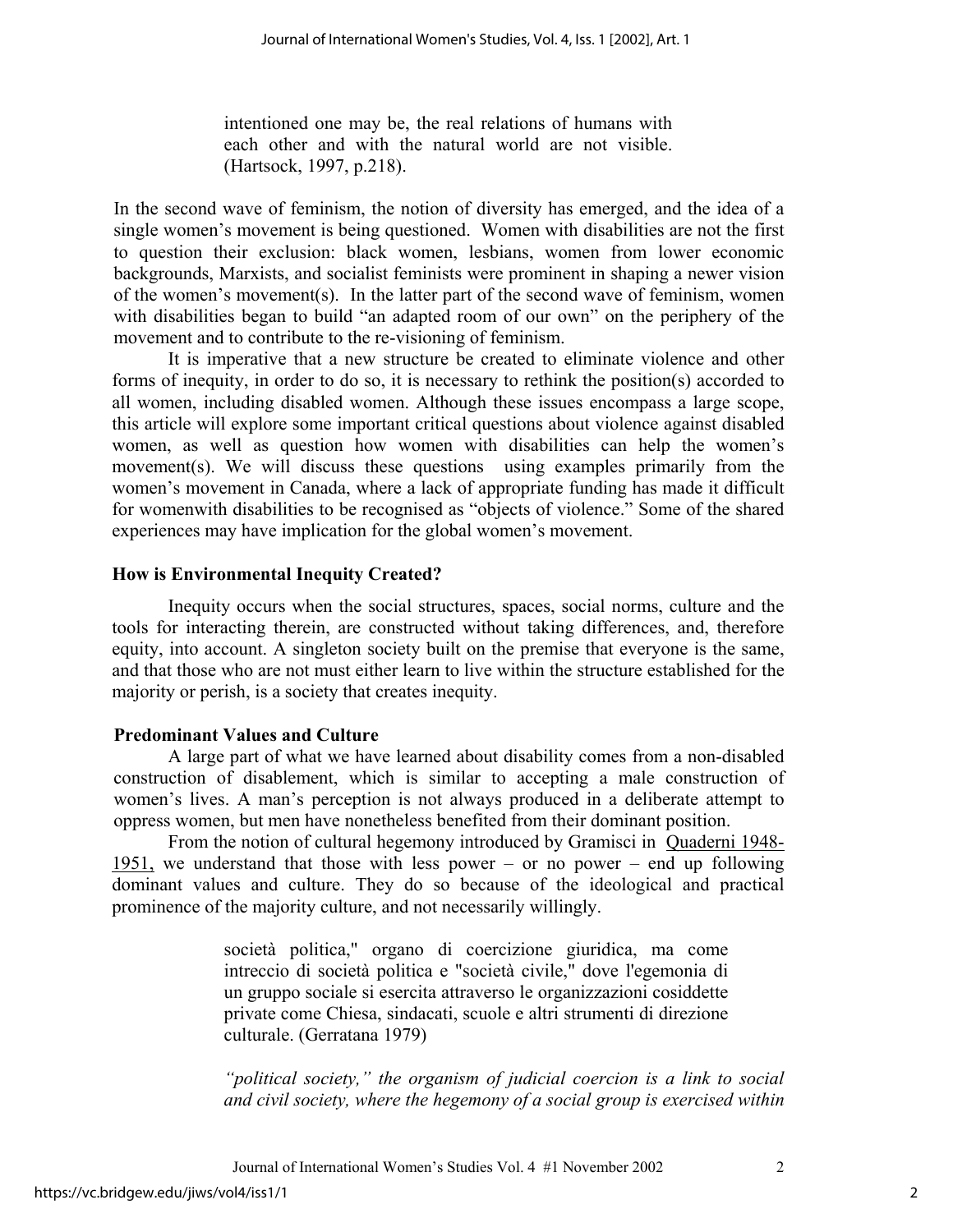*organisations that are considered private, such as the church, tradeunions, schools, and other apparatuses that administer culture*.(unofficial translation by M.Barile)

Discrimination, as experienced by persons with disabilities, consists of combined elements of paternalism, neglect, and exclusion. Historically, the primary groups determining power in the lives of women and men with disabilities were members of medical and religious groups who imposed paternalistic control, social norms, and myths. These groups created an "acceptable ideology" of, and an extensive body of knowledge on what constitutes physical ability.

In reference to violence, Lane (1995) reveals how the church was key "in perpetuating the ideology of patriarchy," ultimately contributing to "making the suffering of women invisible." (34). Lane also links disabilities with the effects of patriarchy: "At the base of invisible barriers is an insidious paternalism: the attitude that being disabled means you are incompetent, mentally deficient, or sick, and that you are incapable of decision making or caring for your independence. This paternalism is rooted in [patriarchy]" (28) .

In other circumstances, systemic violence experienced by women and men with disabilities makes them "objects of violence" (Barnes 1992:28). Barnes (1992) shows that there are generally three ways in which violence in society is applied to persons with disabilities. The first is portraying them as helpless victims, which only encourages aggressors to take advantage of them without fear of consequences. Another way is justifying violent treatment for medical purposes. The third way is by portraying people with disabilities as evil and deserving punishment. Barnes cites various portrayals of persons with disabilities in the media and popular literature consistent with these types of depictions (28).

The response to persons with disabilities who are victims of violence is similar to the way in which the media and popular literature have created images of the good woman (mother, sister, wife) and the bad woman (prostitute, mistress). The response varies depending on which group she is classified in and these paradigms influence the way a woman is treated when she is the victim of violence. In the case of women with disabilities, are there circumstances in which disabled women who have been abused can be judged as either a victim or as evil women deserving of their punishment? How does the good woman/bad woman role play in the context of women with disabilities?

#### **Language**

Language has been a tool of both oppression and liberation for many groups. For women with disabilities, it is also a tool that renders the violence we live with invisible. Past research and articles on violence against women seem limited to the experience of non-disabled women. The non-disabled majority saw women and men with disabilities as genderless (Fine & Asch, 1988). The media and popular literature play an important role in how women and men with disabilities are viewed, by using words, imagery, and specific pictures, which reinforce stereotypes.

Language needs to mean something to those who use it. Political correctness is useless unless it has political meaning to affirm it. Some Canadian feminist activists with disabilities have raised the question: can we educate women by examining the words we use? And can this process liberate us and, consequently, others? Alternatively, Jenny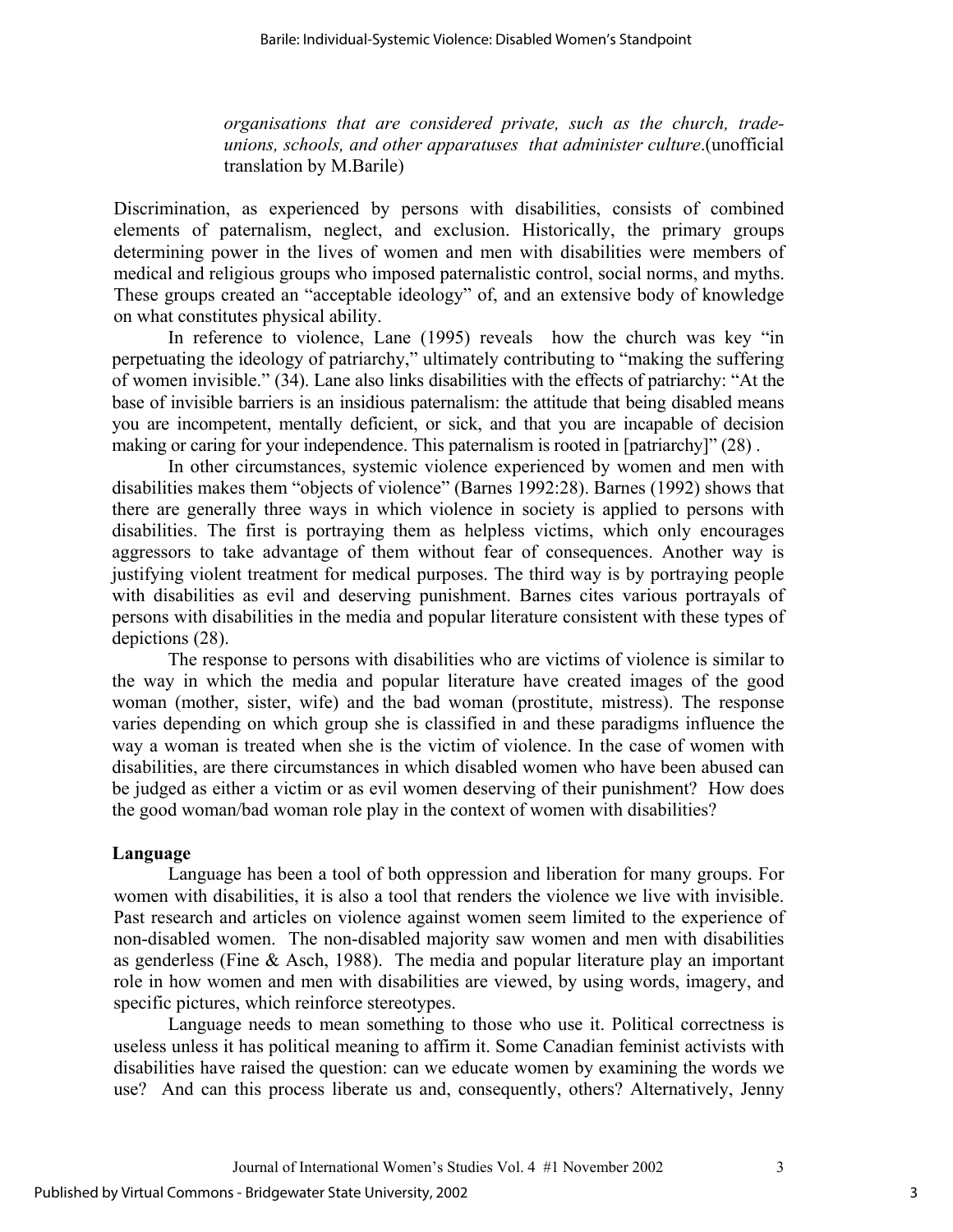Morris (1993), among others, says that the term "disabled persons" has "political power" because it shows how society oppresses people with a wide range of impairments (x). This is a powerful and liberating message. It is precisely by examining the dichotomy of disability language that we can achieve understanding of how invisibility and myths maintain exclusion.

#### **Women with Disabilities and The Experience of Violence**

Since the 1980's, several studies have emerged that offer an overview of the situation of violence as experienced by women with disabilities. The Dis-Abled Women Network (DAWN) was one of the first organizations in Canada to bring forth concerns expressed by the grassroot members of the organization. Both at the national and local level, women with disabilities spontaneously and repeatedly talked about their experiences. When we exchanged stories with women with disabilities from other countries, similar experiences with violence were brought up, indicating that this is a systemic global problem and not an individual- or country-specific problem.

#### **Some Facts**

In 1989, The Dis-Abled Women's Network of Canada (Ridington 1989) surveyed 245 women with disabilities and found that 40% had experienced abuse, while 12% had been raped. The perpetrators of the abuse were primarily spouses and ex-spouses (37%) and strangers (28%), followed by parents (15%), service providers (10%), and dates (7%). In Sobsey and Doe (1991), a study conducted with 166 abuse cases handled by the University of Alberta's Sexual Abuse and Disability Project, found that 82% of women and 70% of persons with intellectual impairments had been abused. The study covered a very wide age range (18 months to 57 years). Sobsey and Doe (1991) reported that in 96% of the cases, the victim knew the perpetrator, and that 44% of the perpetrators were service providers (245).

DAWN Canada's primary researcher, Shirley Masuda (1989-1995), presented findings on violence as experienced by women with disabilities in Canada and abroad. DAWN also conducted research on the attitudes of the police and judges, as well as their lack of knowledge about dealing with women with disabilities (Chappell & Masuda 1995). Researching one issue at a time, from violence to suicide (Masuda 1995), DAWN's resulting data contradicted non-disabled knowledge of women with disabilities each time, especially in the area of assisted suicide. Although it is true that the findings show a high incidence of suicide attempts, the reasons for attempted suicide included both internal factors (impairment related) and external factors (disabling society related). External factors such as violence, poverty, discrimination, stereotypes, and the social myth that we are "better off dead," were most often cited as reasons. From a feminist standpoint, this study shows how three pivotal points come together and further oppress women with disabilities: sexism, paternalism based in biological determinism, and the use of power by those "outside of the disabled women's community."

#### **How Women With Disabilities Experience Systematically Violent Situations**

From the data available on violence against women with disabilities, two elements show up consistently: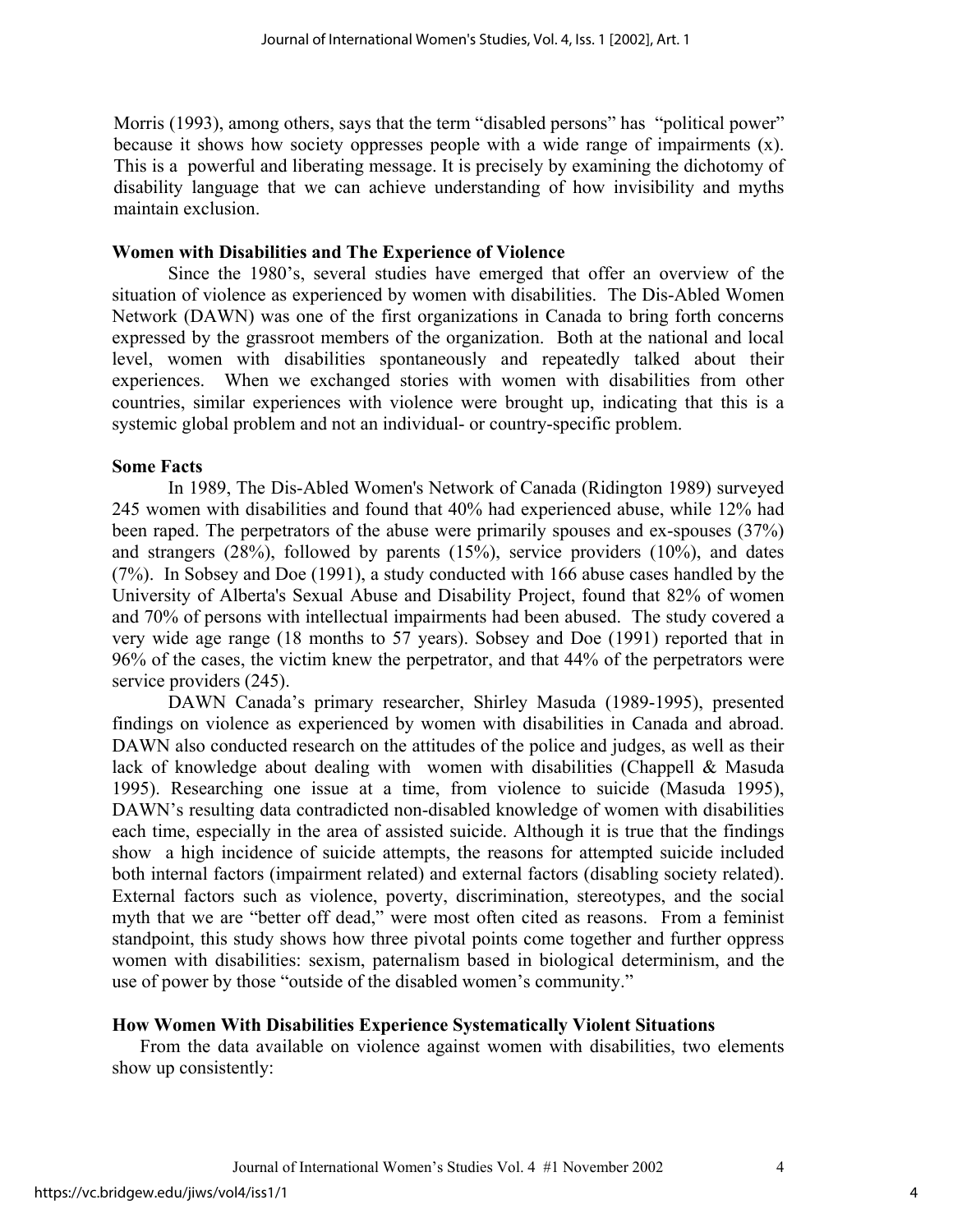- 1) Women with disabilities are victims of violence more often than non-disabled women;
- 2) Resources available to non-disabled women who are victims of violence are not accessible to women with disabilities.

 If we look at item (2) above, we recognise that all research to date has shown that the resources available to non-disabled women are not equally accessible to women with disabilities. "15% reported that no services were available or that they were unsuccessful in their attempts to obtain services" (Masuda & Ridington 1990). "In 73% of the cases, treatment services were either inadequate or not offered" (Sobsey & Doe 1991). Financial scarcity appears to be one reason for the lack of available and accessible resources for women with disabilities in the mainstream women's community.

Non-accessible spaces are also part of a disabling environment by excluding people with specific realities from the mainstream. Imagine going into a workplace in 2003 and finding that it has no washrooms for women? Specifically, women's services and organisations that are physically inaccessible lack appropriate modes of communication, provide information only in print, contribute to a sense of insecurity, and increase the stress of women with disabilities. Inaccessible transportation and preconceived ideas based on the non-disabled construction of the lives of people with disabilities, add to that stress.

These contributing factors may explain why less than half of those who experience violence reported it to available resources. In fact, "55% had not tried to get services. Only 10% of the women interviewed had used shelters or other services" (Ridington 1989).

On a personal note, I remember that when I first spoke about violence against women with disabilities in the early '80's, representatives of disabled people, women's organisations, health care professionals, and the government were in complete disbelief: "Why would anyone want to assault a disabled woman?" The seventeen women who founded DAWN Canada had either directly experienced violence or had seen / heard of our sisters' experience with violence, so we knew that the disbelievers were wrong. We set out to find the numbers to prove it. Today, most people do not doubt that violence is a part of the lives of women with disabilities, as it is in all women's lives. This knowledge has not translated into better access to women's shelters, or funding for disabled women's organizations to fight disabling environments and experiences. Nor, I was told, did it translate into knowledge in other countries, especially poorer countries, where women with disabilities have to re-establish this proof.

#### **Women's Services and Organisations: Between Contribution and Exclusion**

The exclusion of women with disabilities occurs at different levels. The national and local women's organisations co-ordinate their ranks without including us in the planning process. This exclusion results in a lack of funds for accommodations and in the omission of our issues from the agenda – issues which are essentially all women's issues: including research, action, policy, and services designed to assist women to overcome discrimination.

Disabled women have written about these exclusions for the last 30 years, both in academic terms and in community-based media: "Perceiving disabled women as childlike, helpless and victims, non-disabled feminists have severed them from the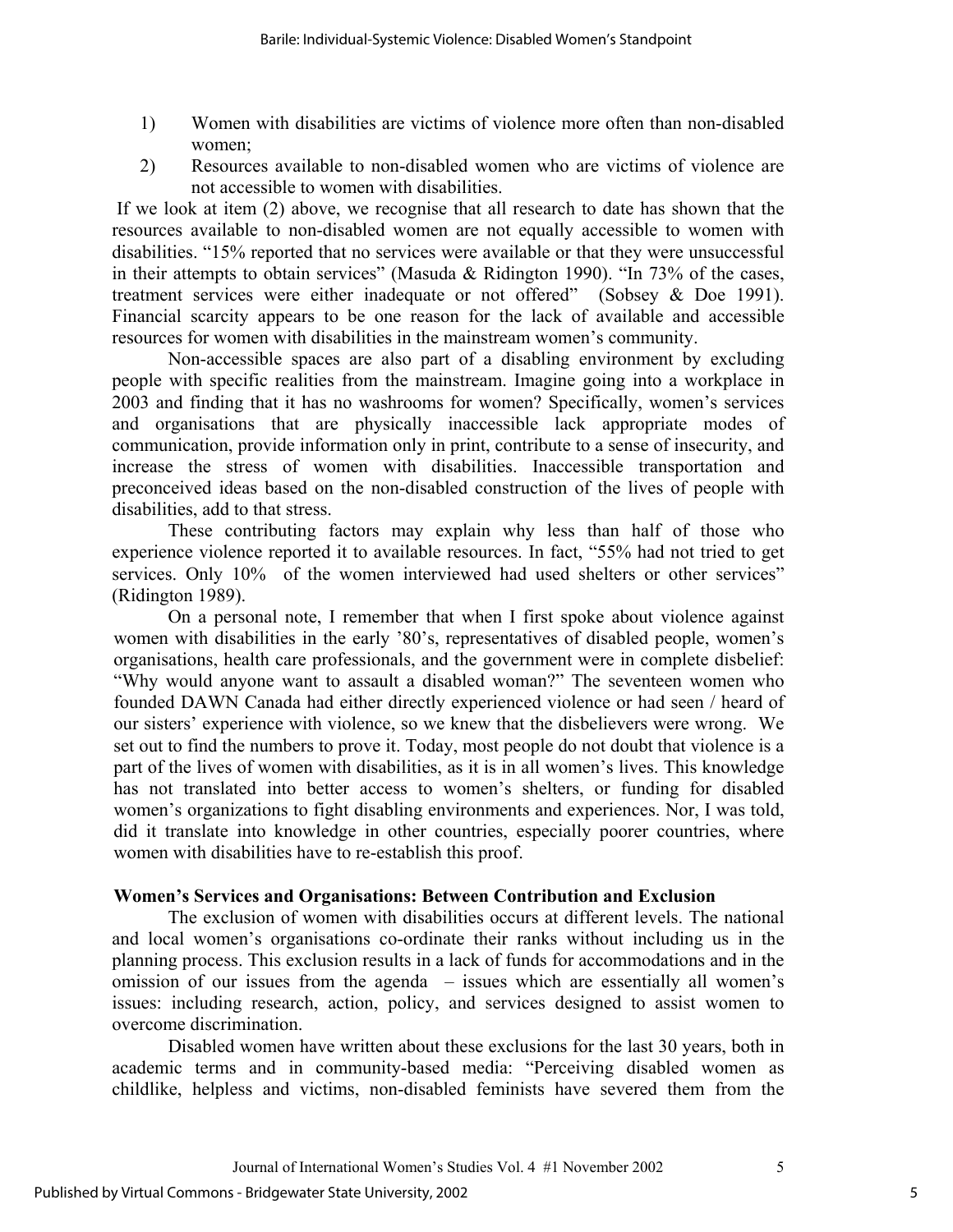sisterhood in an effort to advance a more powerful, competent and appealing female icon" (Fine and Asch 1988:). Fine and Asch (1988) were reportedly told by some feminist organisations that studying women with disabilities reinforces traditional stereotypes of dependent, passive women with disabilities.

Specifically, in the case of violence against disabled women, research conducted by Masuda & Ridington (1990) found that there is an overwhelming lack of physical access to shelters for battered women. They also noted that "research demonstrates a total lack of understanding about issues of abuse of women with disabilities" (46).

In Montréal for the past ten years, the committee against violence of *Action des femmes handicapées de Montréal* has kept a watchful eye on the progress of the fight against violence. Some progress has been made. In Montréal, there were only two partly accessible shelters in 1989, whereas in 2001, seven out of twenty-three shelters for battered women were now partially accessible (resources from Communication Québec).

The latest examples of exclusion include Statistics Canada's 2000 report on family violence that completely ignored the realities of women living with double discrimination [\(http://www.statcan.ca/Daily/English/000725/d000725b.htm\)](http://www.statcan.ca/Daily/English/000725/d000725b.htm), as well as the World March of Women (*Marche mondiale des femmes)* in October 2000*.* Despite the presence of disabled women on the March planning committees in Québec and other countries, the issue of access for women with disabilities was not mentioned. At the time of the March, the Quebec Women's Movement met with the Quebec government to officially present women's concerns in various areas. During that presentation, they made small gains only in the area of violence. However, because the issues of violence against women with disabilities was not presented, one of the greatest opportunities for real change was missed.

Consistently, the reasons given for lack of access in women's organisations are associated with lack of funds. This notion comes from the government's insistence that there is little money for social programs that could produce community-based solutions. What the leadership of women's organisations do not yet understand is that by playing along with the government's stance, and by not asking for money for access, funding for other existing and equally important needs is not being preserved. This attitude works to the advantage of a government whose mandate ignores community-based needs. As well, on several recent occasions, the women's community did nothing when the government did not fund the organisations of women with disabilities.

In fact, most disabled women's organisations in Canada have no core funding. The AFHM had been receiving less than 1% of the budget allocated to disability advocacy groups by *l'Office des personnes handicapées du Québec*. Under these circumstances, it has been virtually impossible to offer appropriate services. As a result, disabled women experience a second form of violence: institutional, system-based violence caused by inaction (Barile 1993).

Exclusion is also manifested in the dismissal of a non-mainstream reality. In other words, knowledge that is not proven according to the so-called 'objective rules' of those in power, is not deemed valid. Consider the example of when our self-knowledge undergoes a "*capitalisation.*" This occurs when knowledge is translated into individualistic and non-disabled acceptable language and values, and sold by nondisabled researchers or service providers to a non-disabled market. More simply put, a capitalisation can occur when a life story, or the knowledge owned by an individual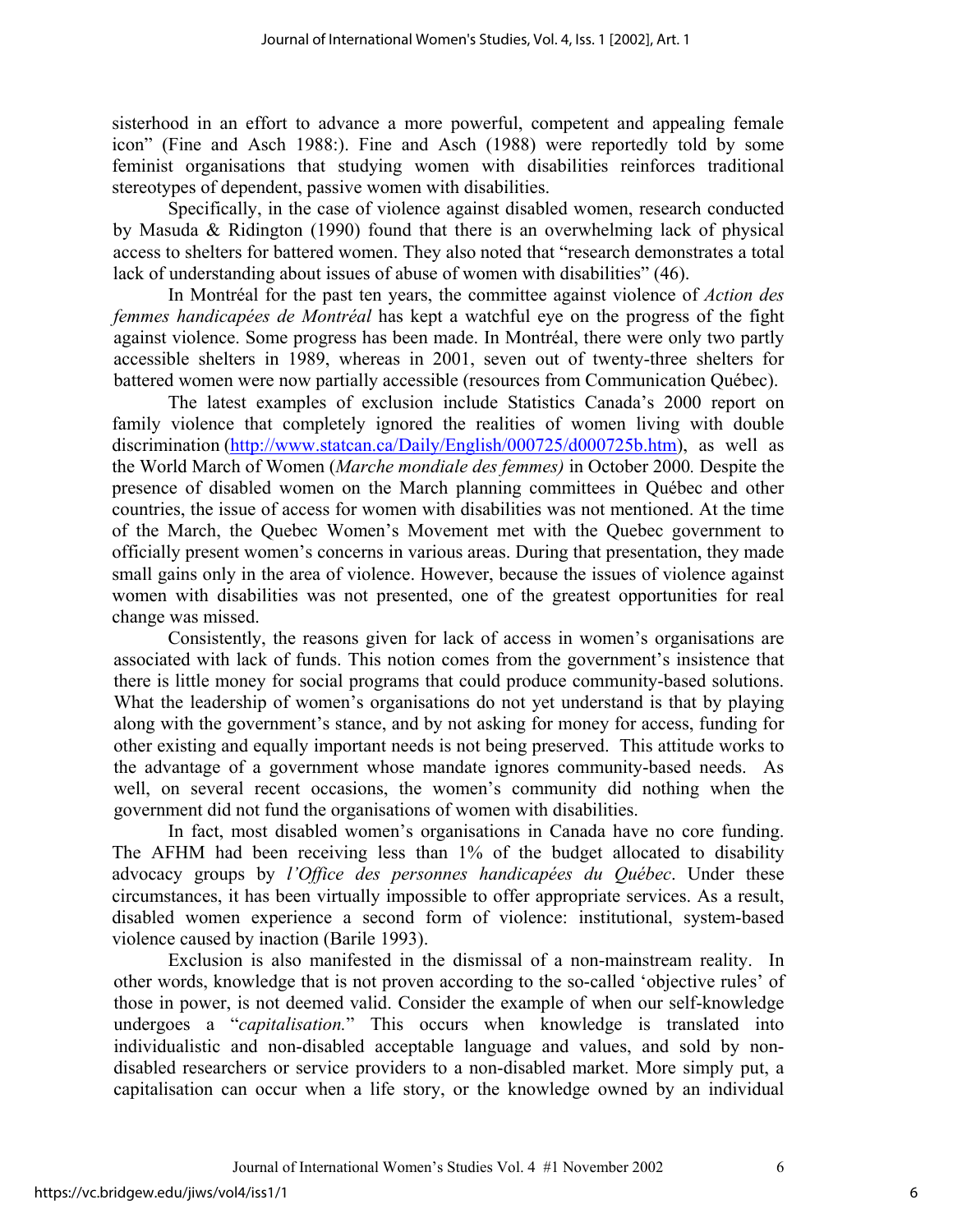living a particular situation, is recounted for profit without proper acknowledgement of the sources or ownership of this knowledge. Information is misrepresented, as it is analysed with tools that represent the researcher's understanding and perceived reality. In the area of research, data is miscollected or misinterpreted, oftentimes even without deliberate intent, as the instruments of research - scales, or other research tools - are in themselves inadequate to permit researchers to conduct a proper data gathering of information from people living in circumstances that are not accounted for by the norms. Yet, the knowledge is presented as being "objective knowledge" as interpreted by the researchers and writers.

 One such area of misrepesentation is in the area of disability, when some people living with disabling conditions talk about to being 'OK with our physical differences, even our pain'. This is clearly an attempt to distinguish our physical differences and the social-political reality that disadvantages us. However, more often than not, when survey results come out, those statements are either downplayed or they are recounted as bravery or explained as an individual in denial. If the parameter of what is known as disability culture is not understood or accepted, those statements will continue to be misinterpreted, and as a consequence, so will the unique perception of disabled people and a specific life reality. Even though profits will continue to be made from the misinformation, knowledge acquisition will continue to create a false consciousness among newly disabled and the younger generation of people with disabilities.

All of these exclusions contribute to the inequality of women with disabilities. These are partly due to what Joan Meister (1998), former chair-person of DAWN Canada, calls the "Funding driven agenda" (8). However, economics and lack of preplanning are not the only reason for the exclusions. Handicapism and disableism are also factors.

 Handicapism is defined as: "[a] set of assumptions and practices that promote the differential and unequal treatment of people because of apparent or assumed physical, mental, or behavioral differences" (Bogdan & Biklen 1977:14). The term 'Ableism' denotes a similar phenomenon.

By consciously deciding that it costs too much to integrate women with disabilities into women's services and organisations, and by believing that knowledge stemming from our non-traditional research is not as valuable, non-disabled women are repeating that male-centred injustice. However innocent the individual may be, the outcome is the same. In disability language, one speaks of disableism and ableism.  $2^2$  $2^2$ 

The segregation of women with disabilities from the mainstream accounts for the different explanations provided for the exclusion of women with disabilities and our issues from women/ feminist organisations, and for the sense of powerlessness expressed by disabled women within the movement. Hartsock (1997) observes that "[i]f material life is structured in fundamentally opposing ways for two different groups, one can expect that the vision of each will represent an inversion of the other and in systems of domination the vision available to the rulers will be both partial and perverse" (218). For women with disabilities within this patriarchal system, there are a few added elements: the disabling environment, language, and values, and paternalism. Excluding women with disabilities and our issues from other women's services and organisations furthers the isolation and probability of violence in our lives.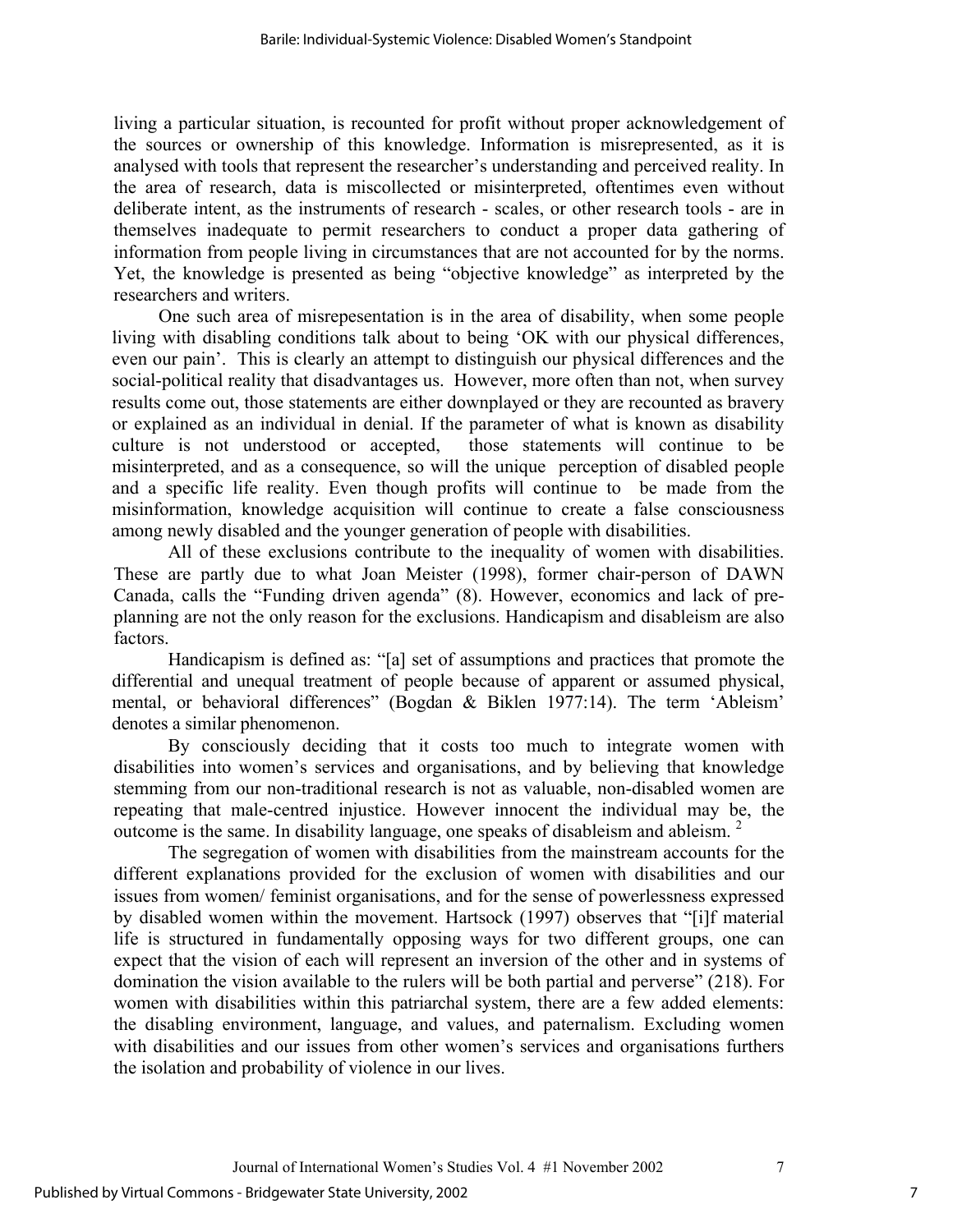#### **Where We Go from Here**

When women with disabilities speak out about these omissions, we are only stating our position(s) within the feminist and disability communities as we experience them. Feminist standpoint theory tells us that we need to bring forth all of our experiences – historical material reality – in order to understand it (Hartsock 1997).

Can the standpoint of women with disabilities help the global women's movement? At first, one might think that this is unlikely. However, consider the following facts:

- 1) Poverty lived by individual women with disabilities is mirrored by the collective (Barile 2001) and this is replicated by the dearth of funding to their organisations.
- 2) Women with disabilities make up between 13-16 % of the women's population. In Québec, women make up a larger portion of the disabled population thirty years and older.<sup>3</sup> Prior to age fifteen there are more boys than girls with impairments. This pattern reverses after the age of fifteen. (OPHQ 1997).
- 3) A 1999 report shows that childhood abuse impacts general health, including long term disabilities ("The Price", 2000: 7). There also appears to be a greater incidence of specific impairments among women, such as Arthritis, Multiple Sclerosis, and Lupus, among others.
- 4) There is very little available data investigating the correlation between violence and the onset of impairments among woman after a specific age. A short column in the *Me-first* magazine suggests a link ("The Price," 2000: 7). The important question is, what role does gender-specific stress play on the onset of specific impairments among women?

In order to create a power base, feminism must diversify by including all facets of women's lives, from 'double occupations' violence to incorporating the experience of disablement in the larger women's community. Feminism needs to acknowledge the presence and issues of women with disabilities, as it is attempting to do with woman of colour, lesbians, and women from other ethnic backgrounds. Segregating women with disabilities would not be a logical step to take.

#### **Toward a Distinct Feminist Standpoint on Disability**

To eradicate violence against all women, one must identify the process and continuum by which the feminist movement(s) can re-construct itself (themselves). E

- 1) It must recognise that women's life experiences differ depending on factors such as disabilities, age, class, family, status, income, language, location, race, sexual orientation, citizenship status, and so on. As well, women experience inequality and oppression differently even within the same group. It is important to take these differences into account when planning inclusive activities.
- 2) Women and men experience impairment and react to disabling environments differently.
- 3) There is a need for minority women, including women with disabilities, to be given a specific voice on committees, boards, and planning groups. Within

8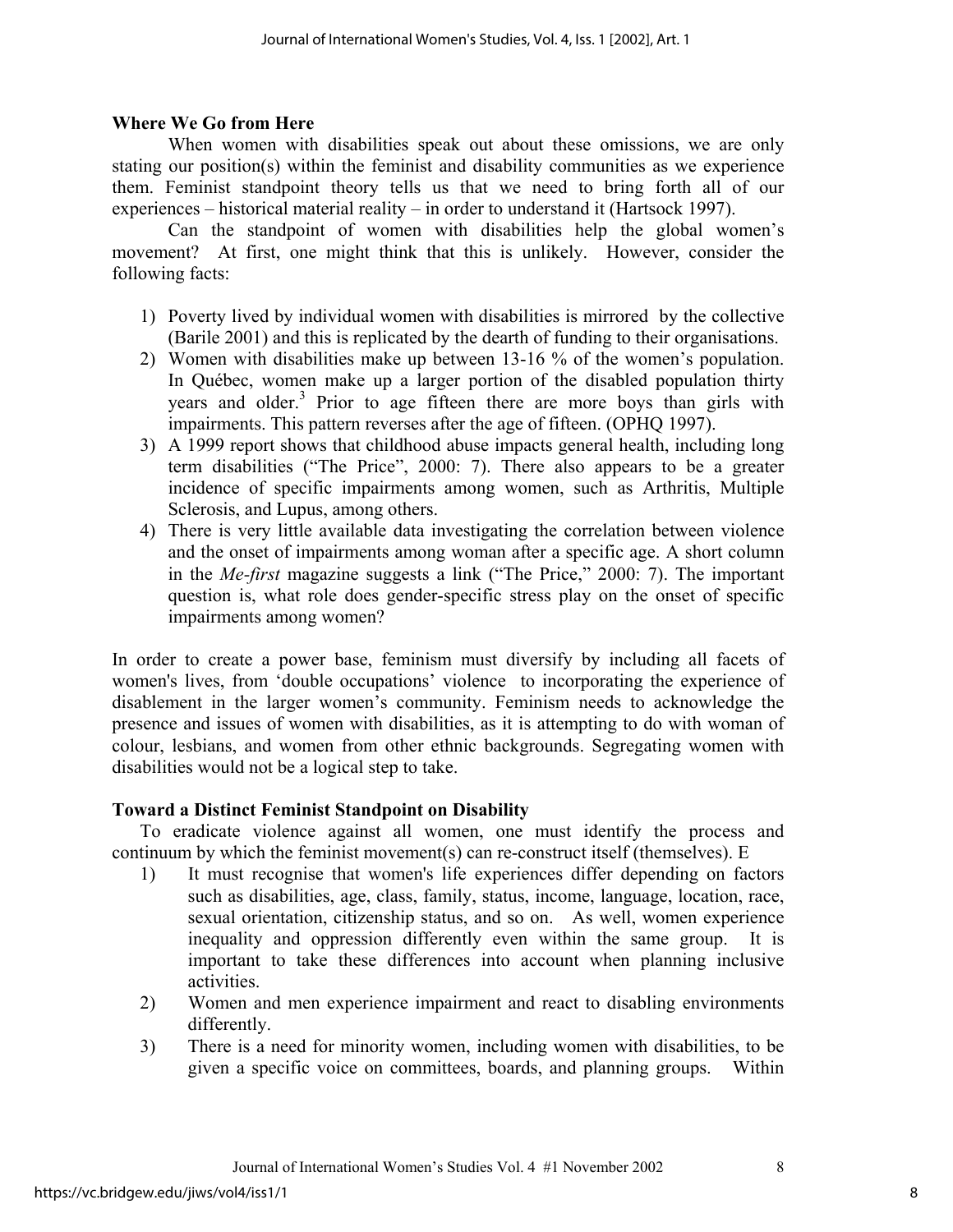feminism, there is a need to re-examine and recognise that the idea of a "uniposition" – where everyone agrees by default – is a male capitalist value.

If we start from different social positions, and if the tools used to oppress us are different from those used to oppress other women, how can the means to arrive at a solution for all be the same? A process is needed to lead to a collective shift towards enabling environments and experiences. The following perspectives can contribute to this shift. First, Gleeson's (1999) notion of 'enabling justice' combines the ideals of cultural recognition and social equity, including the fulfillment of material needs for access to space and the means for all to participate in society (147). Gleeson's makes reference to "enabling injustice", an idea similar to the notion of social justice posited by Young (1990) and Fraser (1995). Both strongly link social justice to principles of cultural recognition and social equity, and ascertain that these principles must work jointly to support each other and to eradicate historical oppression, which Gleeson's premises propose as the result of present ideology promoting individualism and self-reliance.

Gleeson draws on arguments cited from French (1993) and Oliver (1993), stating that "disabled people want social inclusion and cultural respect [,] rather than individual independence, a goal that recognizes the inescapable fact that all agents are constituted through, and dependent upon, networks of mutuality that ranges in scale from local affective to the national- institutional." (Gleeson 1999. 147) Thus, enabling justice is based on the goal of mutual interdependence among all people. H

Second, Hartsock (1997) suggests including "all human activity rather than focussing [only] on activity more characteristic of males in capitalism." (216) In this respect, feminist standpoint position might expand the present understanding of materialism to include human activities that the system combines to conflict with each other, ror example, the roles of care-giver and care-receiver, and the imbalance of power and knowledge that exists between them. Hartsock (1997) further ascertains that the "mediated interaction with nature in the process of production shapes both human beings and theories of knowledge":

If we look at violence against women with disabilities in this context, we can discern that in order to understand the nature of violence against us, one must redefine violence. To accomplish this, one needs to look at the proccess of how violence against women with disabilities is produced and the link to historical\systemic oppression of women with disabilities, as well as the means by which services for women and men with disabilities are set up and how present established systems identify and solve the problem of violence against women. In this way, can we truly understand why and how services that aim to assist women in situations of violence are not physically or humanly adapted to women with various disabilities or cultural/economic realities that differ from the majority (1997).

Concepts from the feminist standpoint (Collins 1990) and from the social model of disability (Oliver 1990) can be combined to create a sustainable frame of reference. Both of these approaches question the power relationship between the social structure and human relationships, and account for historical inequity. Feminist standpoint theory and the social model have distinctive epistemologies but there are points of convergence that

Journal of International Women's Studies Vol. 4 #1 November 2002 9

9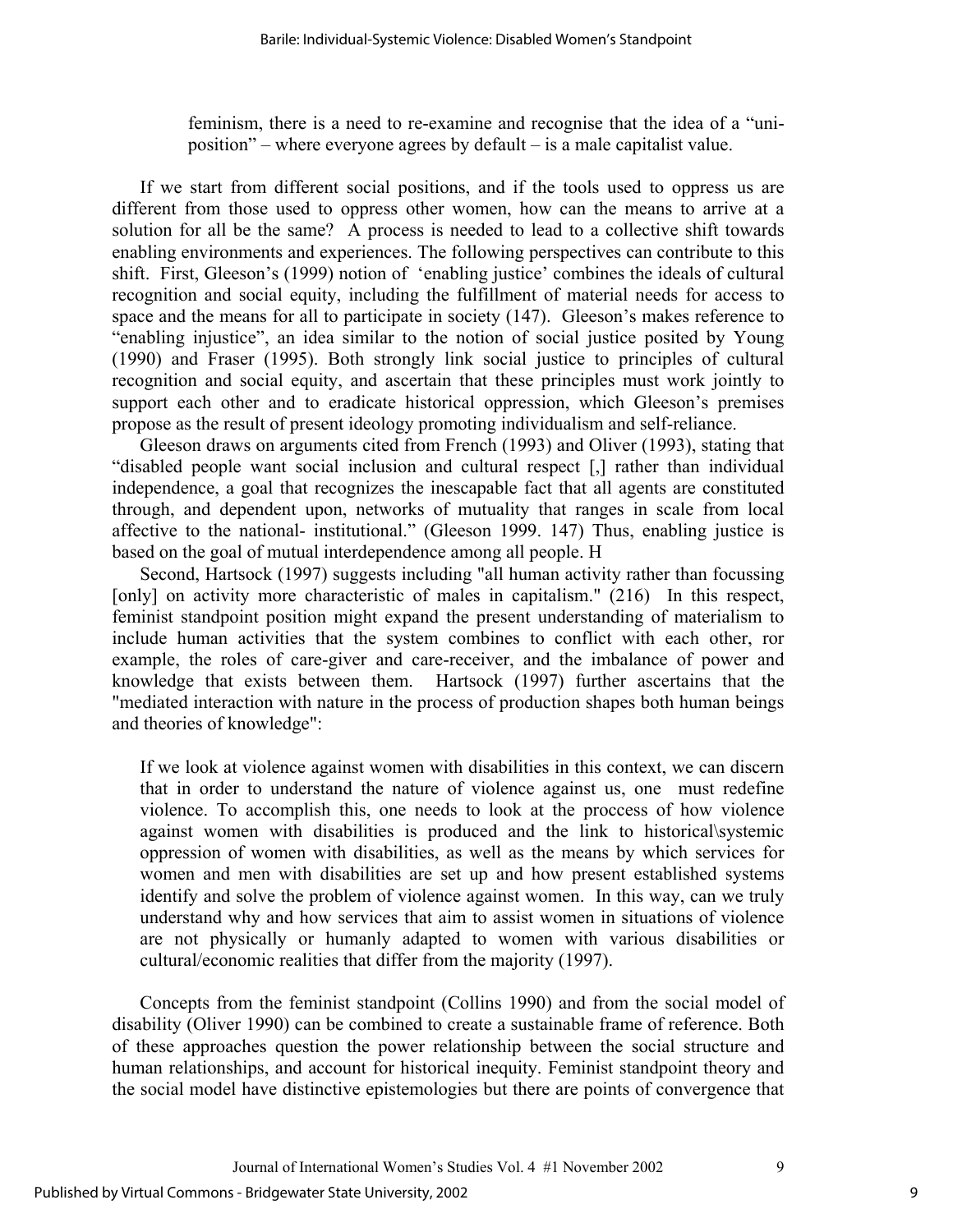are still unexplored. Historical Materialism has explored how the present political, economic, and social structure is built to keep the respective population (disabled people, women) in positions of economic and civil disadvantage. (Oliver 1990,1996,Barnes 1999, and Hartsock 1997). Also, both models have explored the role of language in maintaining and sustaining present oppressive standards (Barnes 1999, Morris 1991, Wendell 1996, and Collins 1990).

 Furthermore, consider knowledge development from the vantage point of marginality. The feminist standpoint theory, in particular, has explored and supported the idea that those in positions of marginality have a unique knowledge that is deserving of proper value within "objective reality." The social model of disability advocates that the experience of people with impairments is invaluable to understanding disablement. Knowledge production from the insiders' perspective – more specifically, knowledge about social and inter-relation – is unique knowledge. Both models also maintain that lack of power is the result of a social construction of reality, as produced by norms in civil and political society, which favour those in positions of power and those similar to them.

The synchronization of feminist standpoint – through social model analysis that includes historical materialism, social construction, language, classification, etc, of women with disabilities – may produce different knowledge. Harding (1991) asserted that feminist standpoints are not necessarily the same as women's standpoints. Underpinning this premise that the above joint perspective may produce different knowledge, is the question: what if existing social perception of women with disabilities, which is constructed from within a biological perspective, has been molding our reality in both our everyday life and our place in society?

We can postulate that diverse life experiences and impairments (biological characteristic of our lives) have, for women with certain impairments and/or specific views of their impairments, produced different understanding of one's standpoint. Writing by women with disabilities shows that some women with impairments identify that impairment as a determinant of their destiny. Whereas for other women, they identify their impairment as a tool used by authority to construct their life choices .

However, it seems that as long as specific physiques (biology) are held up to be socially valued and romanticized, and as long as notions exist that to be valued we must have young looking bodies and the notion "healthy" is classified only in a specific way, not only will women with impairments be devalued, but so will everyone that experiences physical changes. Determining factors that range from fat, the aging process to various degrees of impairments, have and will continue to create politics and profits from everybody's bodies. Thus indirectly encouraging and producing systemic violence against all women.

The objective of this paper is not to produce a new model. However, further analysis of these components within the frame of reference suggested above may assist us in understanding the socio-political position of the disabled women both historically and at present. Furthermore, it will allow us to investigate:

- how women with disabilities experience violence in our everyday lives;
- how lack of access to available resources in the women's community further perpetuates violence in our lives and in our community as a whole;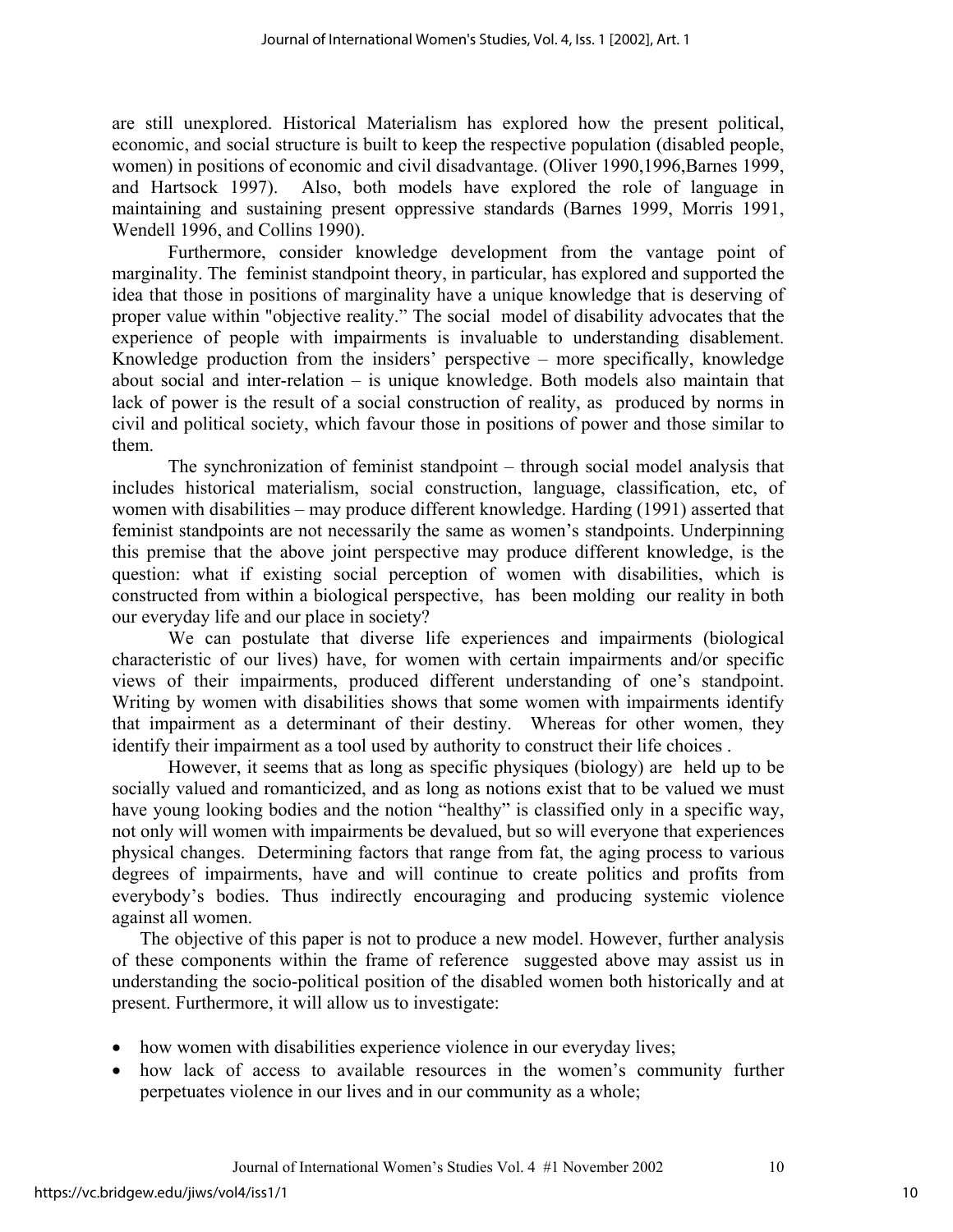- how the dichotomy of sexist language and body myths place women with disabilities in inferior positions; and,
- how exclusionary practices maintain the invisibility of women with disabilities.

Thus, in the area of violence, one can view disabled women's positions in multiple ways, beginning with the climate of continuous and simultaneous social exclusion that results from the language used to describe us. For example, using terms such as "disabled person", "persons with disabilities" or "them, those women", instead of directly saying "disabled women" or "women with disabilities", we become invisible. Likewise in research, when women with disabilities are simply add-ons without proper analysis, our specific reality is ignored. Also, the continuing omission of women with disabilities from within the women's movement due to disabling environments, regardless of the intention to oppress a large part our experiences.

Most importantly, the isolation of women with disabilities denies the possibility that our simultaneous social and economic experiences from the margins may produce solutions that are presently unknown to mainstream society and that could potentially provide new and innovative solutions for society as a whole. We need to work together with the premise of eradicating inequity and promoting reasonable accommodations based on the above-proposed frame of reference. The two models, feminist standpoint theory and the social model will help to investigate the role environment and social stress-related factors play in the later onset of impairment, as well as the environmental stresses which create and maintain the elements that produce specific impairments among women. In the present social structure designed to alleviate historical inequity and all forms of violence against women, we can see that women with disabilities are at a disadvantage in this system. Thus, in order to avoid repeating historical errors, any new structure created to eliminate violence and other forms of inequity should include diverse standpoints and position(s) accorded to all women, including women with disabilities, as premised by feminist standpoint theory.

### **Bibliography**

Adelson , L A. 1989. Racism and Feminist Aesthetics. In Malson, M., O'Barr J. F., Wesphal-Wihl, S., Wyer M., (Eds.). Feminist Theory in Practice and Process.. Chicago: Chicago UP.163-182.

Barile, M. 1993. Women with Disabilities Define System-Based Discrimination. M.S.W. monograph available at the McGill University library, Montréal. unpublished.

Barile, M. 2000. Disablement and Feminization of Poverty*.* Women In Action. No. 2, Quezon City.

Barnes Colin. 1992. Disabling Imagery and The Media: An Exploration of the Principles for Media Representations of Disabled People the First in a Series of Reports (*2001-03- 02)* Internet. available: <http://www.leeds.ac.uk/disability-studies/>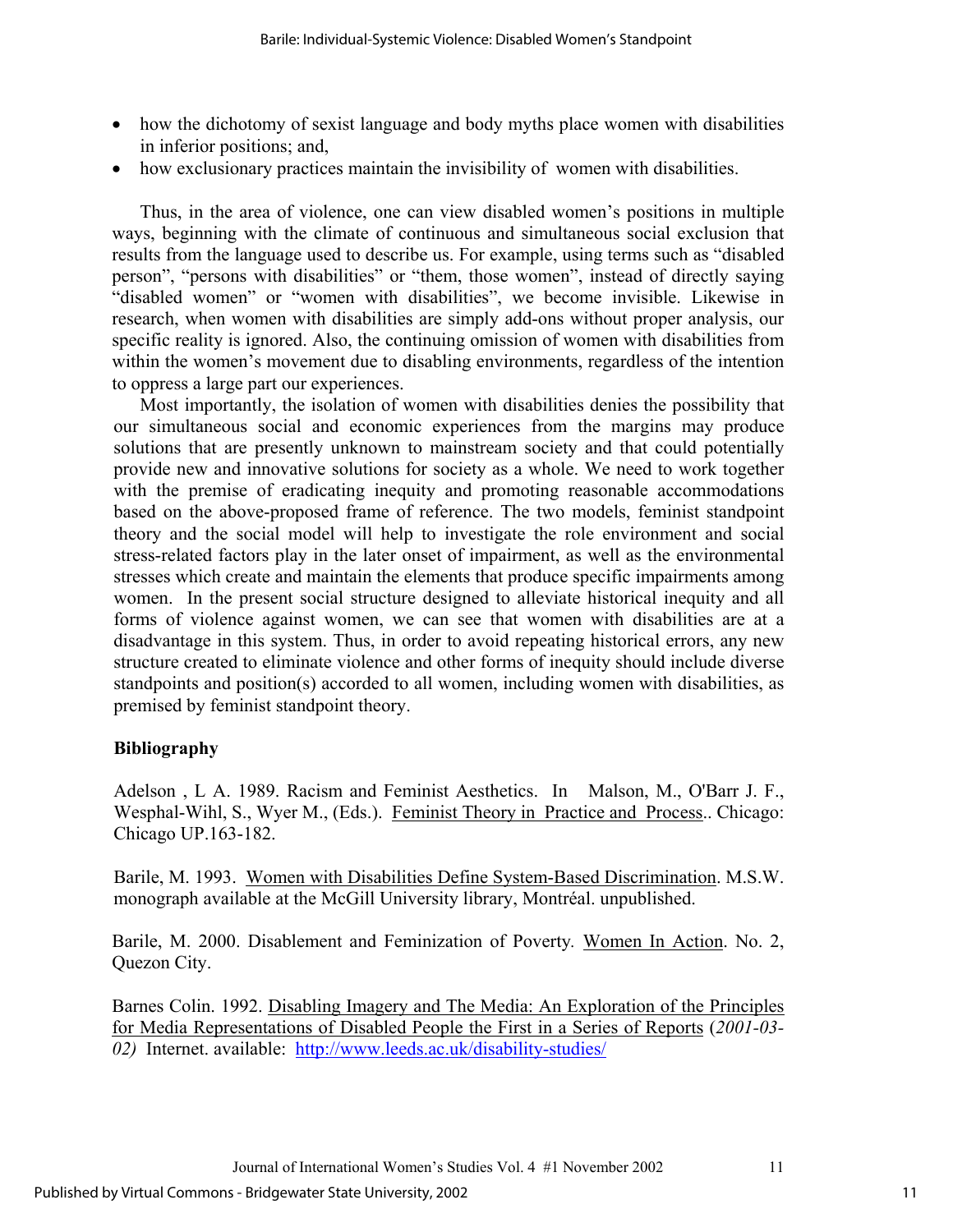Barnes,C. 1999. A Working Social Model? Disability and Work in the 21st Century. Paper presented at the *Disability Studies Conference and Semina*r, Apex International Hotel, Edinburgh**.** Available on the Internet: <http://www.leeds.ac.uk/disability-studies/>

Bogdan, R., and Biklen, D.,(March\April 1977). Handicapism. Social Policy Vol. # :14- 19.

Chappell, M. & Masuda. S. (1995). DAWN Canada's Safety Net/Work Policing and Justice Report: Responding to Violence Against Women with Disabilities: An Assessment of Judicial Training Needs. Vancouver: DAWN Canada . Unpublished.

Collins, Patricia Hill. 1990. *Black feminist thought: Knowledge, consciousness, and the politics of empowerment*. New York: Routledge.

Fine M., and Asch ,A(1988) Women with Disabilities : Essay In Psychology Culture And Politics. Philedephia: Temple University Press.

Frontline, (2000) The price of abuse. The frontlines facts & stats: Sex, health and you. Me-first. Parkhurst: Montreal. 7

Gerratana, V.(1992) Antonio Gramsci Enciclopedia italiana Quinta Appendice E - IS 1979-1992 Roma: Enciclopedia italiana.pp.485-86 [http://www.soc.qc.edu/gramsci/intro/italbio.html.](http://www.soc.qc.edu/gramsci/intro/italbio.html) (2001-08-23)

Gleeson, B. 1999. Geographies of Disability. London: Routledge.

Hartsock, N. 1997. Feminist standpoint: developing ground for specifically feminist historical materialism. In L. Nicholson. The Second Wave of Feminism: A Reader in Feminist Theory. Ed. L. Nicholson. New York: Routledge. 216-240.

hooks, b.1984. Feminist Theory: From Margin to Center. Boston: South End Press.

King, D.1989. Multiple Jeopardy, Multiple Consciousness. In Malson, M., O'Barr J. F., Wesphal-Wihl, S., Wyer M., (Eds.). Feminist Theory in Practice and Process. Chicago: U of Chicago P.75-105.

Lane, N. 1995. The Abuse of Power by Church and Society Toward Women with Disabilities: The Theological and Spiritual Implications of Sexual Abuse of the Vulnerable by the Powerful. Ph.D. thesis, Lansing,Ny (Contact Rev. N. Lane, Ph.D. at [nlane1@twenty.rr.com](mailto:nlane1@twenty.rr.com)).

 Light, S.1991. The Political Practice of Home. unpublished M.A. thesis, Faculty of Graduate Studies and Research, McGill University. Montreal, QC.

Masuda S., Ridington J. 1990. Meeting our Needs: Access Manual for Transition Houses. Vancouver: DAWN Canada.

Journal of International Women's Studies Vol. 4 #1 November 2002 12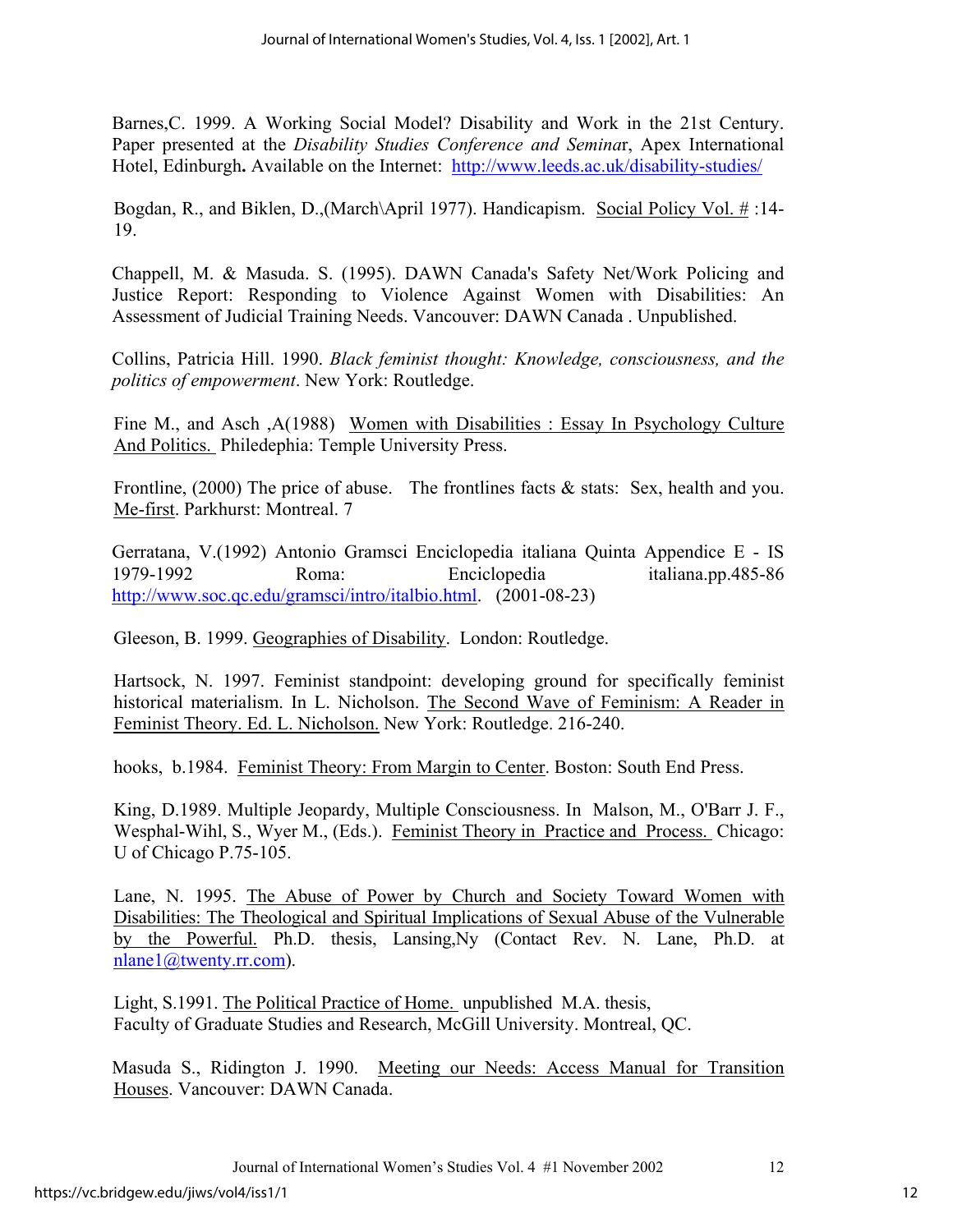Masuda, S. 1995. Don't Tell Me to Take a Hot Bath: Resource Manual for Crisis Workers. Vancouver: DAWN Canada /Health Welfare Canada.

Meister, J. 1998. A Short Herstory: Part 1." In Meister, J. Masuda, S. (Eds.). Dawning: How to start and maintain a group. DAWN Canada. 1-16.

Morris, J. 1991. Pride Against Prejudice: A Personal Politics of Disability. London: The Women's Press.

Morris, J. 1992. Personal is Political: A Feminist Perspective on Researching Disability. Disability and Society 7:2: 157-166.

Morris, J. 1993. Independent Lives? Community Care and Disabled People. Banigstoke: MacMillan.

Oliver, M., 1990. The Politics of Disablement. London: MacMillan Press.

OPHQ (Juillet 1997) La population des personnes handicapées. STAT Flash ! Bulletin d'information statistique de, N o 1 Drummondville Québec. 2000,10,02 <http://www.ophq.gouv.qc.ca/Bibliotheque/Recherche/Statistique/Flash/statflash1.pdf>

Ridington, J. 1989. *Beating the "odds": Violence and women with disabilities* (Position Paper 2. Vancouver: Dis-Abled Women's Network Canada.

Sobsey, D., & Doe, T. 1991. Patterns of sexual abuse and assault. Sexuality and Disability 9(3): 243-260.

Statistic Canada. 2000. Family violence. The Daily, Tuesday, July 25, 2000. Available at :Internet. <http://www.statcan.ca/Daily/English/000725/d000725b.htm>(2001, aug13.

Statistics Canada. (Oct 13,1992) 1991 Health and activity limitation survey. The Daily 13 Oct 1992. Ottawa: Statistics Canada., Ottawa Canada

 $\overline{\phantom{a}}$ 

 ${}^{1}$ Mariab $@$ colba.net

<sup>♀</sup> **Note:** In this paper, the terms 'disabled women/woman/people' and 'women/woman/persons with disabilities' have been used synonymously regardless of model of disability. This deliberate attempt was made to reflect inter-community reality with regard to terminology, as it was partly explained within within the article.

<sup>2</sup> Disableism is the ideological part of our oppression. It is integrally linked to the material aspects of the disadvantages we experience. Segregation, the separation from mainstream society, is an important part of the material experience of powerlessness. Segregation takes many forms but comes about because the needs created by our disabilities are not met within society's mainstream activities (Morris 1991:117).